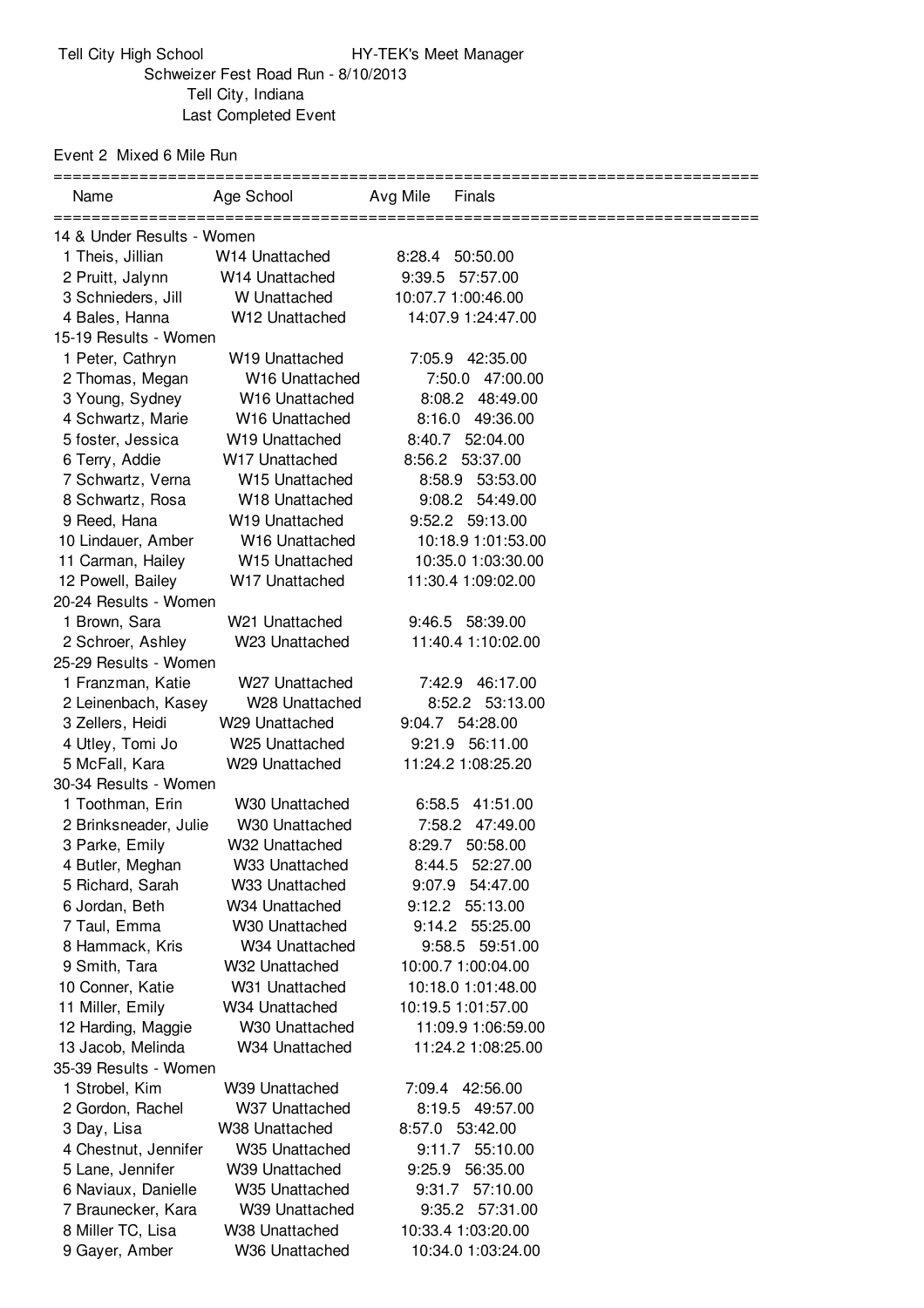| 10 Bolin, Mary E         | W38 Unattached        | 10:48.5 1:04:51.00 |
|--------------------------|-----------------------|--------------------|
| 11 Martin, Chastity      | W35 Unattached        | 12:41.0 1:16:06.00 |
| 12 Newby, Michelle       | W36 Unattached        | 13:23.4 1:20:20.00 |
| 13 Kirtley, Danielle     | W35 Unattached        | 13:23.5 1:20:21.00 |
| 14 Nugent, Korina        | W35 Unattached        | 13:35.2 1:21:31.00 |
| 15 Melton, Mindy         | W37 Unattached        | 13:52.9 1:23:17.00 |
| 40-44 Results - Women    |                       |                    |
| 1 Gazcon, Beatriz        | W40 Unattached        | 8:08.0 48:48.00    |
| 2 Beckort, Mary Jane     | W43 Unattached        | 9:13.2<br>55:19.00 |
| 3 Kling, Jennifer        | W40 Unattached        | 9:17.4<br>55:44.00 |
| 4 Newton, Liz            | W42 Unattached        | 56:19.00<br>9:23.2 |
| 5 Konderding, Debbie     | W44 Unattached        | 9:30.4<br>57:02.00 |
| 6 Buschkoetter, Jane     | W43 Unattached        | 9:52.2<br>59:13.10 |
|                          |                       |                    |
| 7 Lamar, Suzy            | W44 Unattached        | 11:09.9 1:06:59.00 |
| 8 Oakley, Angela         | W43 Unattached        | 11:11.0 1:07:06.00 |
| 9 Malone, Denise         | W42 Unattached        | 11:11.5 1:07:09.00 |
| 10 Young, Emilie         | W40 Unattached        | 11:20.7 1:08:04.00 |
| 45-49 Results - Women    |                       |                    |
| 1 Hendrix, janna         | W45 Unattached        | 7:20.9 44:05.00    |
| 2 Fischer, Jackie        | W49 Unattached        | 9:11.2<br>55:07.00 |
| 3 Pyle, Kathy            | W49 Unattached        | 57:52.00<br>9:38.7 |
| 4 Kaster, Mary           | W45 Unattached        | 9:51.4<br>59:08.00 |
| 5 Bunner, Tomee Sue      | W45 Unattached        | 10:10.9 1:01:05.00 |
| 6 Schaefer, Diana        | W49 Unattached        | 10:21.4 1:02:08.00 |
| 7 LeClere, Michelle      | W45 Unattached        | 10:22.4 1:02:14.00 |
| 8 Reed, Deborah          | W49 Unattached        | 10:24.2 1:02:25.00 |
| 9 Jordan, Lisa           | W47 Unattached        | 10:31.0 1:03:06.00 |
| 10 Collins, Romona       | W49 Unattached        | 16:38.2 1:39:49.00 |
| 50-54 Results - Women    |                       |                    |
| 1 Goffinet, Jane         | W50 Unattached        | 9:27.2<br>56:43.00 |
| 2 Kohnert, Julie         | W54 Unattached        | 9:55.2<br>59:31.00 |
| 3 Baughman, Melody       | W50 Unattached        | 10:24.4 1:02:26.00 |
| 4 Crawford, Joyce        | W52 Unattached        | 13:31.2 1:21:07.00 |
| 5 Hammack, Cathy         | W52 Unattached        | 14:03.4 1:24:20.00 |
| 55-59 Results - Women    |                       |                    |
| 1 Lautner, Janet         | W56 Unattached        | 8:35.9 51:35.00    |
| 2 Christensen, Deborah   | <b>W58 Unattached</b> | 9:40.5 58:03.00    |
|                          | <b>W56 Unattached</b> | 11:14.9 1:07:29.00 |
| 3 Rudder, Julie          |                       |                    |
| 4 Graves, Brenda         | <b>W58 Unattached</b> | 11:57.4 1:11:44.00 |
| 5 Wahl, Martha           | W58 Unattached        | 11:58.4 1:11:50.00 |
| 60-69 Results - Women    |                       |                    |
| 1 Brenton, Kathy         | W63 Unattached        | 12:18.9 1:13:53.00 |
| 70+ Results - Women      |                       |                    |
| 1 Decker, Carolyn        | W72 Unattached        | 13:48.5 1:22:51.00 |
| 14 & Under Results - Men |                       |                    |
| 1 Vaquero, Seth          | M14 Unattached        | 6:59.4<br>41:56.00 |
| 2 Richards, Dalton       | M13 Unattached        | 7:27.9 44:47.00    |
| 3 Arnold, Taten          | M13 Unattached        | 8:11.9 49:11.00    |
| 4 Rogier, Nathan         | M14 Unattached        | 8:14.9<br>49:29.00 |
| 5 Colson, Chris          | M14 Unattached        | 53:14.00<br>8:52.4 |
| 6 Hammack, Coy           | M9 Unattached         | 56:57.00<br>9:29.5 |
| 15-19 Results - Men      |                       |                    |
| 1 Smith, Brook           | M17 Unattached        | 6:07.2<br>36:43.00 |
| 2 Lain, Bryce            | M17 Unattached        | 6:11.4<br>37:08.00 |
| 3 Newton, Alex           | M18 Unattached        | 6:12.0<br>37:12.00 |
| 4 Sherry, Cameron        | M17 Unattached        | 6:14.7<br>37:28.00 |
| 5 Sherry, Caleb          | M17 Unattached        | 6:19.7<br>37:58.00 |
| 6 Byrne, Clayton         | M15 Unattached        | 38:57.00<br>6:29.5 |
| 7 Ingle, Donvan          | M16 Unattached        | 6:31.4<br>39:08.00 |
| 8 Schwartz, Michael      | M16 Unattached        | 6:32.0<br>39:12.00 |
|                          |                       |                    |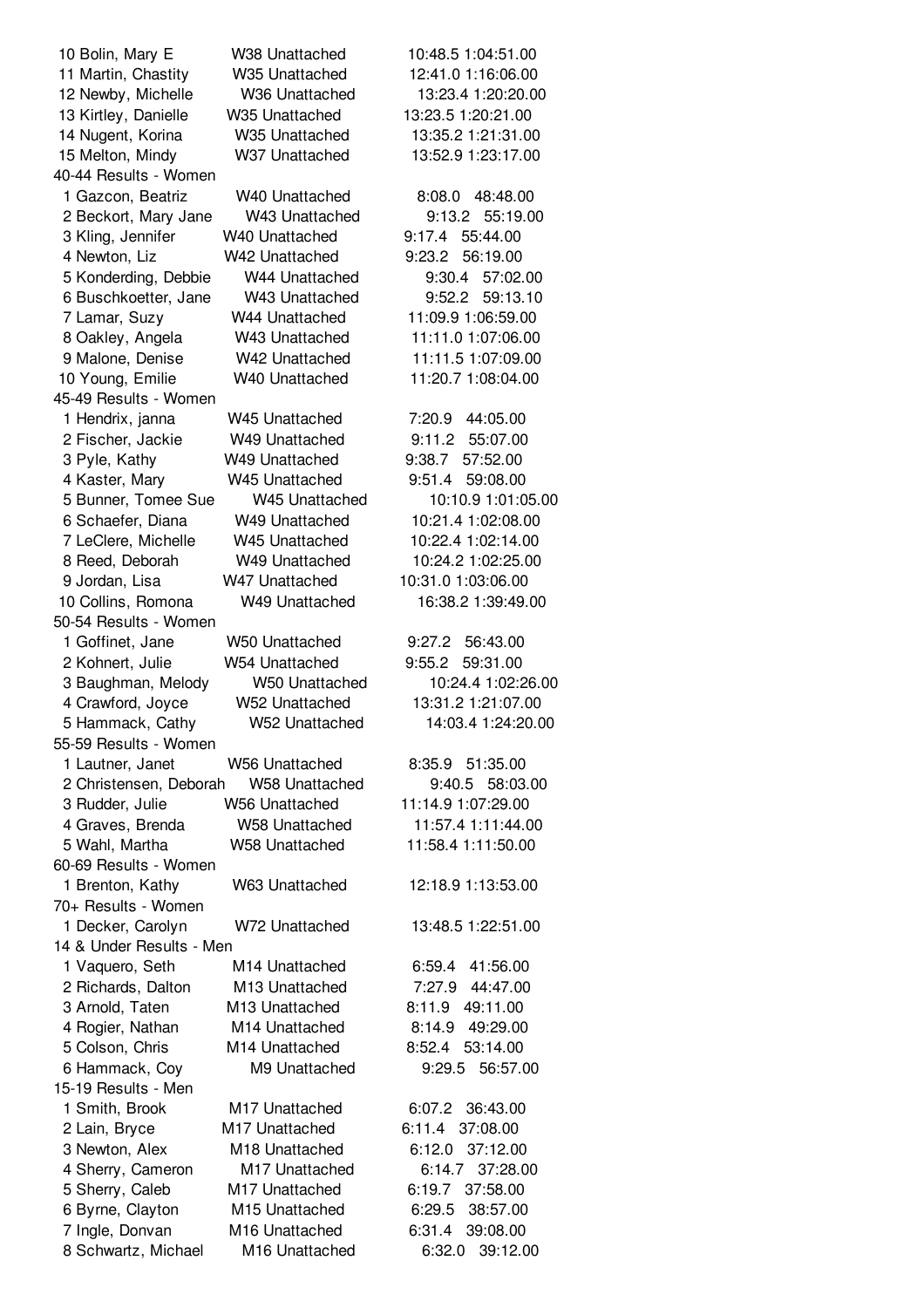20-24 Results - Men 25-29 Results - Men 30-34 Results - Men 35-39 Results - Men

 Ziegelgruber, Zach M16 Unattached 6:37.2 39:43.00 Schwartz, Nathan M17 Unattached 6:47.4 40:44.00 Goffinet, Reed M16 Unattached 6:47.5 40:45.00 Brinksneader, Travis M16 Unattached 6:53.2 41:19.00 Elmer, Lance M16 Unattached 7:08.7 42:52.00 Ridener, Bryce M16 Unattached 7:10.7 43:04.00 Reed, Eli M15 Unattached 7:18.0 43:48.00 Houle, Stephen M15 Unattached 7:38.0 45:48.00 Robinson, Travis M18 Unattached 7:47.4 46:44.00 Woodward, Noah M16 Unattached 7:48.9 46:53.00 Sandage, Hunter M18 Unattached 8:02.7 48:16.00 Straneva, Tanner M15 Unattached 8:08.5 48:51.00 Hauser, Ben M18 Unattached 8:15.5 49:33.00 Mowery, Jacob M15 Unattached 8:36.9 51:41.00 Sturgeon, Sebastian M16 Unattached 9:49.2 58:55.00 Froehlich, Anthony M15 Unattached 11:32.9 1:09:17.00 Scheiber, Eric M21 Unattached 5:19.9 31:59.00 Betz, Dustin M24 Unattached 5:34.2 33:25.00 Medhane, Amanvel M22 Unattached 5:49.4 34:56.00 Gilbert, Adam M23 Unattached 5:51.0 35:06.00 Bashor, Ian M20 Unattached 6:18.7 37:52.00 Latta, John M23 Unattached 6:43.0 40:18.00 Fenn, Alex M23 Unattached 6:47.2 40:43.00 Scheders, Donald M20 Unattached 6:47.9 40:47.00 Sprinkle, Jason M24 Unattached 6:51.2 41:07.00 Wolf, Eric M22 Unattached 6:53.7 41:22.00 Clayton, James M20 Unattached 8:20.0 50:00.00 Carter, Michael M27 Unattached 5:58.2 35:49.00 Sitzman, Derek M28 Unattached 6:57.4 41:44.00 Kemper, Jeremy M28 Unattached 7:18.5 43:51.00 Ferguson, Ryan M28 Unattached 7:56.0 47:36.00 Everly, Logan M25 Unattached 8:15.9 49:35.00 Mullens, chance M27 Unattached 8:24.0 50:24.00 Rainey, Tyler M26 Unattached 8:42.7 52:16.00 Arnold, Todd M25 Unattached 9:09.1 54:54.10 Zellers, Phil M29 Unattached 9:40.0 58:00.00 Conner, Michael M27 Unattached 10:18.2 1:01:49.00 Toothman, Zach M31 Unattached 5:56.2 35:37.00 Bartsch, Matthew M31 Unattached 6:03.9 36:23.00 Paxton, Graham M32 Unattached 6:19.0 37:54.00 Guillaume, Ty M31 Unattached 6:23.9 38:23.00 Hines, Steve M30 Unattached 7:30.7 45:04.00 Lawalin, Derrick M33 Unattached 8:26.7 50:40.00 Scott, Seth M33 Unattached 8:26.9 50:41.00 Combs, Jason M34 Unattached 8:32.7 51:16.00 Butler, Matt M33 Unattached 8:44.6 52:27.10 Naviaux, Patrick M34 Unattached 9:32.0 57:12.00 McFall, Jim M32 Unattached 9:56.4 59:38.00 Conner, Nick M33 Unattached 10:17.9 1:01:47.00 Rasche, Luke M32 Unattached 10:25.0 1:02:30.00 Doddridge, Derek M30 Unattached 10:55.0 1:05:30.00 Nugent, Brian M33 Unattached 11:09.7 1:06:58.00 Sanders, Jonathan M31 Unattached 16:38.2 1:39:49.00 Wampler, Steve M38 Unattached 8:41.7 52:10.00 Hakamata, Kazuya M37 Unattached 8:52.5 53:15.00 Arnold, Lloyd M39 Unattached 9:09.0 54:54.00